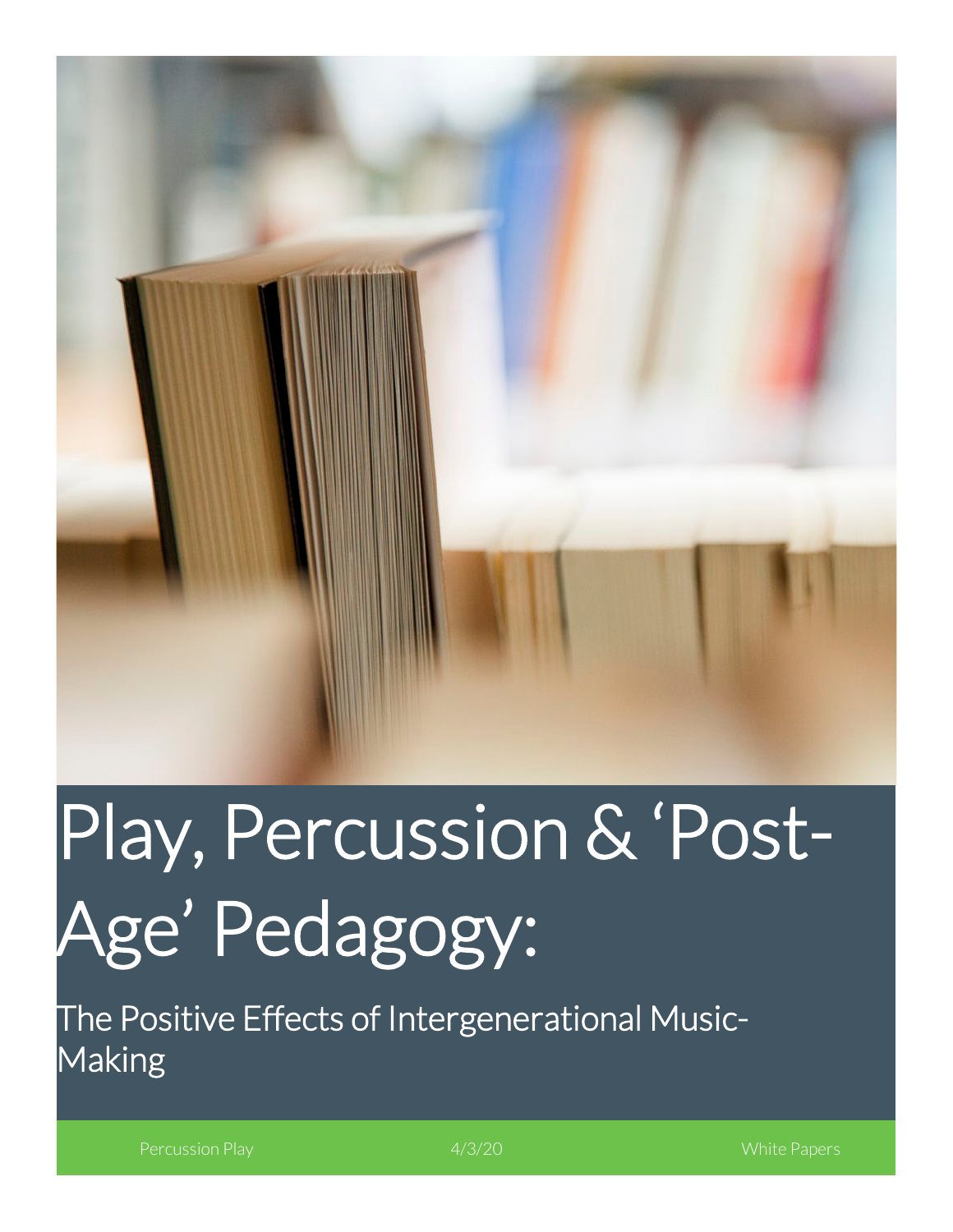#### Play, Percussion & 'Post-Age' Pedagogy: The Positive Effects of Intergenerational Music-Making

The word 'intergenerational' literally means 'between…generations'[1](#page-1-0) and can be defined as "groups of people from different generations interacting with each other"2. The notion of intergenerational activity, learning and play has increasingly drawn attention over recent years, and a growing body of scholarly literature has begun to point more and more towards the premise that when senior citizens become involved in cross-generational learning activities with children and adolescents, huge benefits are accrued by both parties. 234

## Introduction: What is Intergenerational Play?

Terms such as 'inter/multi/cross generational' and 'post-age' have begun to arrive in fields ranging from experimental social theory <sup>5</sup> through to local governmental policy <sup>6</sup>. The emergence of targeted intergenerational play programs is a relatively recent pedagogical and therapeutic turn - though one which has already quickly begun to pick up momentum.

At first glance, the premise is simple: intergenerational play refers to organized playful engagements enacted between members of two or more distinct generations, often employing one or more of the arts as an aid, including music. It has been used to improve the physical, cognitive and social wellbeing of senior citizens and those suffering from Alzheimer's and dementia<sup>7</sup>, to enhance the quality of life of disabled persons  $^8$ , to refine the levels of literacy, behavior and communication in young children  $^9$ , and to facilitate a sense of collective place-making within multigenerational communities <sup>10</sup>.

This white paper will begin to unpick and explore the notion of intergenerational play - specifically that which involves musical play and includes the implementation of musical instruments in its techniques - in order to systematically address some of the proposed benefits of the endeavor. First, we will examine the emergence of the movement, its potential areas of influence and overall supposed importance. Beyond this, sections will focus in on particular receptors of the supposed benefits of the movement.

We will engage with research which has suggested the benefits of intergenerational play for senior citizens in one section; in the following section, we will consider the advantageous cognitive and emotional impacts that intergenerational musical play has been proven to have on children and adolescents, before finally considering further positive influences that intergenerational play of this sort may exert on the wider community and sense of community place-making.

#### Intergenerational Play: Emergence & Importance

Initially, the movement developed - at least in part - out of an intention to bridge the generational gaps in contemporary family structures<sup>7</sup>: fragmentations in traditional familial life which have only recently emerged as a result of changes in modern family living arrangements. In our relatively recent history, it would have been customary for households to be multigenerational; it was

<sup>8</sup> Ibid. 27

<span id="page-1-0"></span><sup>1</sup> 'inter-, prefix.' *OED Online*, Oxford University Press (2020)

<sup>2</sup> Carol Beynon & Chris Alfano, 'Intergenerational Music Learning in Community and Schools' (2013)

<sup>&</sup>lt;sup>3</sup> Chris Alfano, 'Intergenerational Learning in a High School Environment' (2008)

<sup>4</sup> Dana L. Mitra, 'Strengthening Student Voice Initiatives in High Schools: An Examination of the Supports Needed for School-Based Youth-Adult Partnerships' (2009)

<sup>5</sup> Joanna Haynes & Karin Murris, 'Intra-generational Education: Imagining a Post-Age Pedagogy' (2017)

<sup>6</sup> Norah Keating Deborah Kwan, Sarah Hillcoat-Nalletamby and Vanessa Burholt, 'Intergenerational Relationships: Experiences and Attitudes in the New Millennium' (2015)

<sup>7</sup> Alice-Ann Darrow and Melita Belgrave, 'Students With Disabilities in Intergenerational Programs' (2013) 28

<sup>9</sup>Michael R. Detmer et al., 'Intergenerational Music Therapy: Effects on Literacy, Physical Functioning, Self-Worth, and Interactions' (2019)  $10$ Koji Matsunobu, 'Music Making as Place Making: A Case Study of Community Music in Japan' (2018)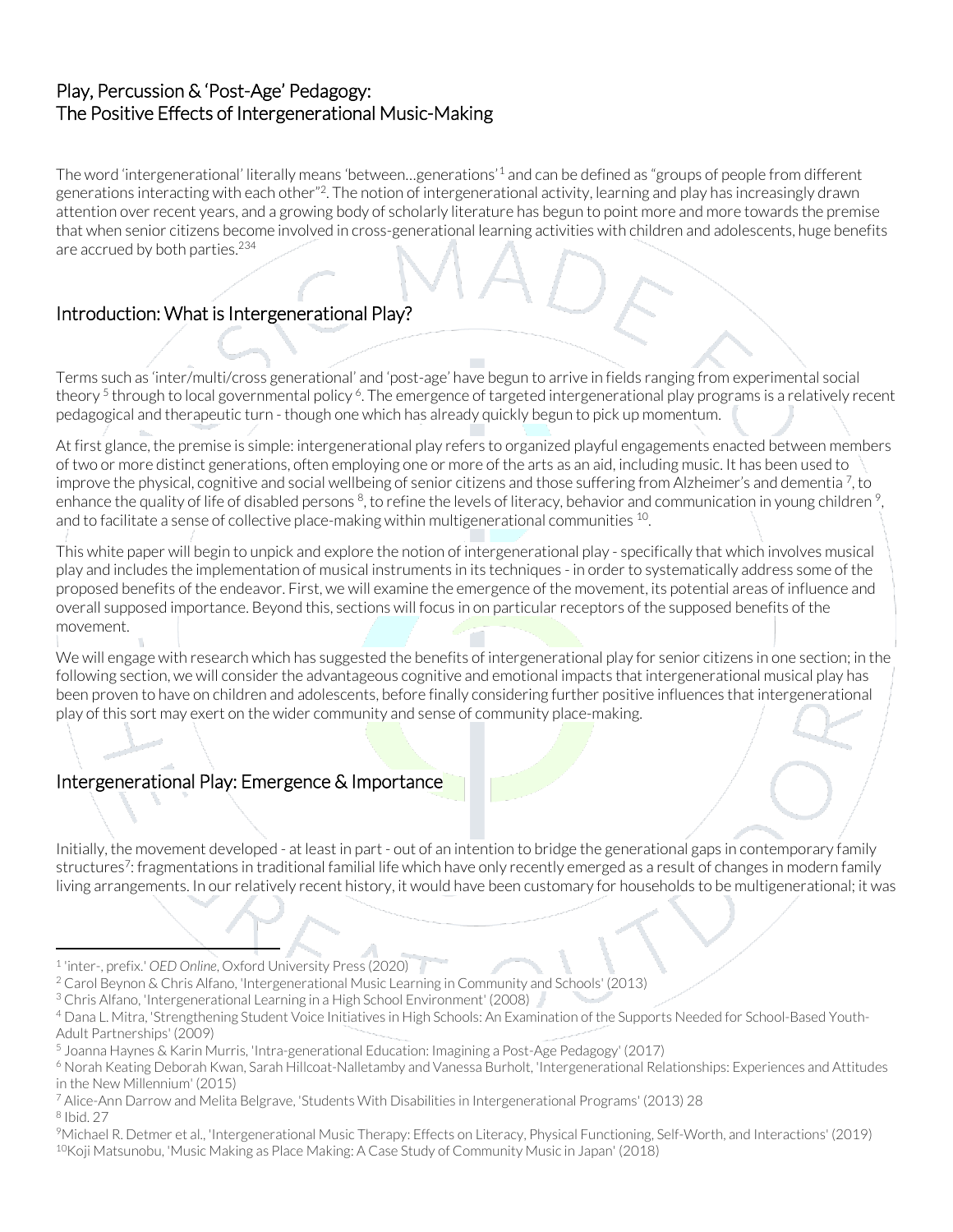not uncommon for adult children to live with both their infirm or elderly parents and their own young children under the same roof, and highly likely for multiple generations to reside in close vicinity (i.e. in the same town, city etc.).

However, with the number of adult children moving away from family homes constantly increasing as communities become more digital and stratified, more and more senior citizens are moving into care homes, adult living communities, etc. Research has suggested that as a partial result of this dispersive trend, alterations in familial proximity have contributed towards the hostility, stereotyping and misconception which has arisen more recently between younger and older persons $^{7,11}\!.$ 

In an effort to address these social disjunctions, experiments in intergenerational play between the elderly and the young encourage "shared playful experiences across the generational divide" and therefore "offer…older people an investment in the future through engagement with the young"<sup>12</sup>. Not only does this ability and opportunity to 'invest' give these senior citizens a renewed sense of purpose, it actually "encourages both children and adults to explore new challenges with mutual benefits for physical and cognitive health and a consequently enhanced quality of life" 1[2](#page-2-0).

## Fostering Intergenerational Connection: The Impact on Senior Citizens

These physical and cognitive health benefits - particularly for the elderly adults involved - have been observed in research to manifest in numerous different ways. Alongside the better publicized issues of inadequate physical activity and decreases in motor functioning that come with aging, a large proportion of senior citizens, especially those residing in long-term care homes or residential facilities, are more susceptible to developing an increase - perhaps mainly due to a potential sense of isolation from friends and family - in poor mental health. Depressive symptoms, loneliness and feelings of lowered self-esteem in these settings are often observed, in addition sometimes to a sense of decreased autonomy and a lack of control or purpose13.

The physical and psychological here, are perhaps unsurprisingly linked. The inevitable decrease in motor function and depletion in muscle content which come as a natural result of aging can elicit feelings of helplessness, isolation and despondency - which in turn can encourage a development in depressive symptoms and consequently lead to further isolation, lethargy and reluctance to engage or partake in everyday activities. Unfortunately, this can quickly become a vicious cycle for older adults. As physical capabilities deteriorate, so then do feelings of purpose and agency, which in turn discourage physical participation and activity, thus progressing into an acceleration in the aforementioned deterioration in physical capabilities<sup>14</sup>;<sup>15</sup>.

Intergenerational musical play has been found, by multiple sources, to work as an effective partial remedy for such issues in elderly patients and residents. The combined effects of musical play and intergenerational social participation have proven to be incontrovertibly beneficial for the improvement and maintenance of the physical and mental health of senior citizens, according to various studies conducted globally. As a result of the various positive impacts that music can exert on people, as well as the nonexclusive accessibility and opportunity to participate, regardless of physical or psychological impairments, intergenerational musical play can serve as a fruitful, meaningful, and financially accessible activity for senior citizens<sup>9</sup>.

A 2019 study on intergenerational music therapy conducted in Louisville found that music, according to a systematic review of a total of 1,757 participants across 34 smaller studies, was proven to be powerful agent in reducing depressive and anxious symptoms in elderly and dementia patients, particularly those in residential facilities <sup>16</sup>.

Julia Whitaker and Alison Tonkin, in Play and Playfulness for Public Health and Wellbeing, a 2019 book-length study published by Routledge, have likewise observed that "intergenerational play offers older people an investment in the future through engagement with the young, and encourages both children and adults to explore new challenges with mutual benefits for physical and cognitive health and a consequently enhanced quality of life"12. The combined effect of music and social participation, then, surely renders these therapeutic methods doubly beneficial<sup>9</sup>.

<span id="page-2-0"></span><sup>13</sup> Lena Dahlberg & Kevin McKee, 'Correlates of Social and Emotional Loneliness in Older People: Evidence from an English Community Study' (2014)

<sup>14</sup> Rodda, Joanne, Zuzana Walker and Janet Elizabeth Carter, 'Depression in Older Adults' (2011)

<sup>15</sup>Holly Blake, Phoenix Kit Han Mo, Sumaira Malik and Shirley Thomas, 'How effective are physical activity interventions for alleviating depressive symptoms in older people? A systematic review' (2009)

<sup>&</sup>lt;sup>16</sup>Yingshi Zhang, Jiayi Cai, Li An, Fuhai Hui, 'Does Music Therapy Enhance Behavioral and Cognitive Function in Elderly Dementia Patients? A Systematic Review and Meta-Analysis' (2017) 11.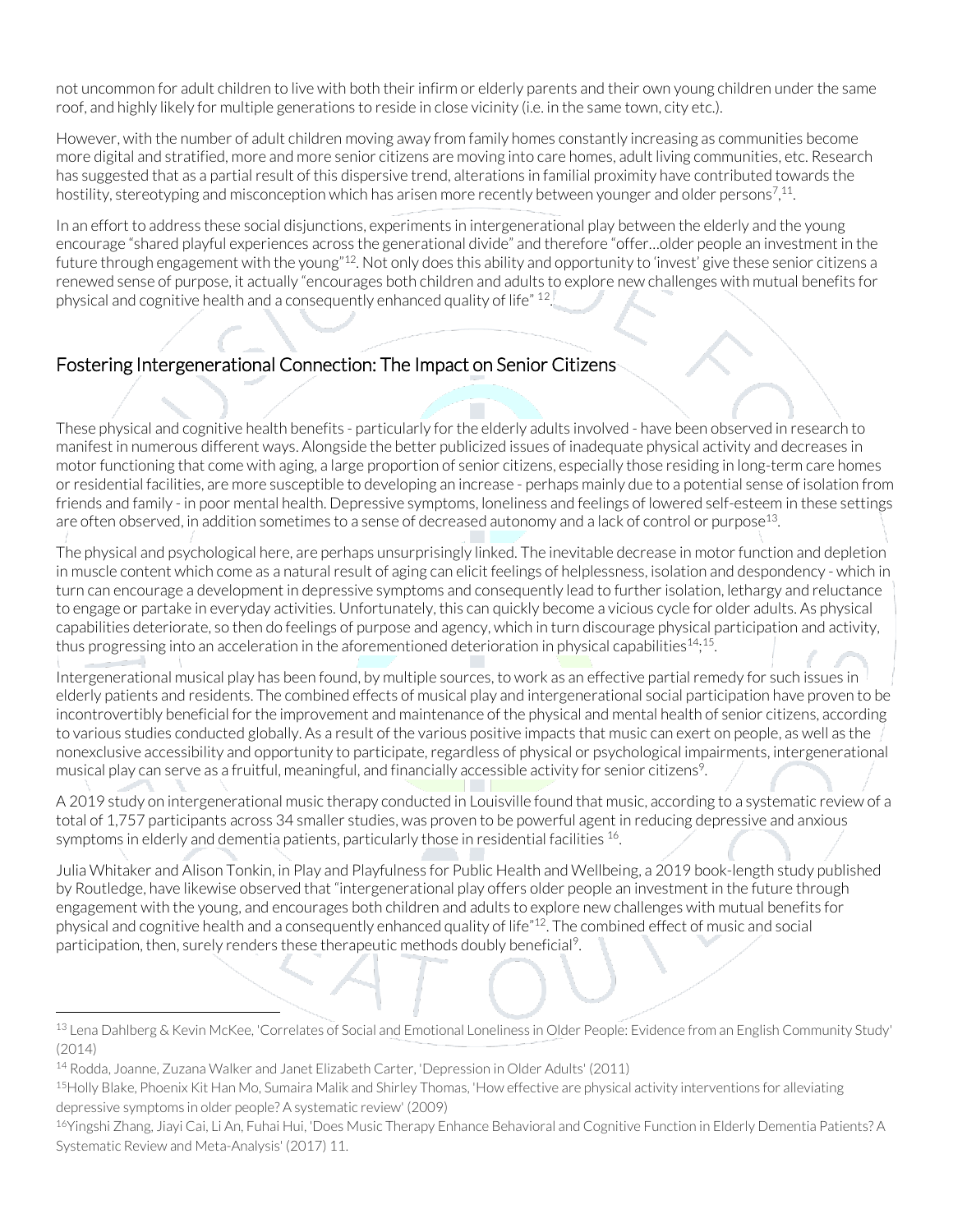An intergenerational musical play program conducted in Hamilton was demonstrative of this fact: the program was unusual in that it focused on "general music participation—as opposed to singing-only programming—for long term care (LTC) residents and elementary-school students"17. This "general music participation" to which the study refers makes it a particularly useful reference point for Percussion Play's line of work, due to its exclusive emphasis being placed on the impact of non-vocal intergenerational music-making - primarily with a percussional focus in the workshops that collected data for the project.

The nature of this type of musical session is designed to facilitate an atmosphere which encourages "mutual teaching and learning", in order to allow for the development of a kind of "reciprocity and…sense of purpose" in both child and adult, though perhaps most notably for the seniors involved. The study reported that not only did the workshops "facilitate…the formation of intergenerational relationships", but they actually "improved [the] psychosocial status and enhanced [the] cognitive function" of the older adults who participated<sup>17</sup>.

Particularly, the study mentions a certain elderly participant who "presented as non-verbal at the beginning of the program" and yet was able to "fully converse with others by the end [of the program]"17. In a published randomized study of an intergenerational music therapy experiment, employing 3-4 year old children and older adults aged 72-98, similarly positive outcomes were observed. Results demonstrated a positive trend in each dependent variable and significant statistical data indicating the benefits of this kind of child-adult interaction.

## Fostering Intergenerational Connection: The Impact on Children and Youth

According to a study conducted by Stanford in 2016, it is not solely the elderly who are positively impacted by these intergenerational connections and activities; research suggests that the benefits likewise extend to their younger counterparts. The study concludes that "older adults possess the key attributes that uniquely position them to benefit the young"<sup>18</sup>. The Legacy Project, a research, learning and social innovation group which works between and across generations, have identified the impact(s) that specifically intergenerational play has on children as being manifold. [3](#page-3-0)

Amongst the cited benefits, The Legacy Project note an acceleration in the development of social skills, emotional processing, communication and intelligence, an improvement in self-esteem and a breakdown of ageist stereotypes<sup>19</sup>. Where music is added into the equation, further acceleration in brain development, particularly in the parts of the brain responsible for the processing of sound, language development, speech perception and literacy and reading skills, can also be noted – according to the initial feedback from a five-year study conducted by USC neuroscientists<sup>20</sup>.

Another intergenerational study based in Canada, The Hamilton Intergenerational Music Program (HIMP), specifically sought to observe the impact of intergenerational music-making sessions taking place between elementary school aged children and seniors in long-term residential care. Whilst this paper has already considered the physical and cognitive gain expressed by the more senior participants included in this experiment, it was not only these seniors for whom the program was incontrovertibly proven to be beneficial. In fact, the study reported numerous advantages and positive outcomes for the child participants as well.

The program aimed to facilitate the establishment of meaningful intergenerational relationships between participants, young and old, using music as the familiar common ground between the two age groups. Qualitative feedback suggested that children experienced heightened cognitive function and performance following the program; particularly, program leaders noted the reduced behavioral issues in one specific child with Attention Deficit Disorder (ADD). Similarly noted was a reduction in agerelated stereotypes, enhanced psychosocial status (improved morale and mood) and a general enthusiasm expressed towards the program activities and the children's new elderly friends $17$ .

## Intergenerational Musicality as a method of Collective Place-Making

<span id="page-3-0"></span><sup>17</sup> Justin David, Michelle Yeung, John Vu, Tiffany Got & Chelsea Mackinnon, 'Connecting the Young and the Young at Heart: An Intergenerational Music Program' (2018)

<sup>&</sup>lt;sup>18</sup> Carol Larson, Laura Carstensen and Marc Freedman, 'Hidden in Plain Sight: How Intergenerational Relationships Can Transform our Future' (2016)

<sup>&</sup>lt;sup>19</sup> Susan V. Bosak, 'Benefits of Intergenerational Connections' (n/a)

<sup>&</sup>lt;sup>20</sup> Emily Gersema, 'Children's Brains Develop Faster with Music Training' (2016)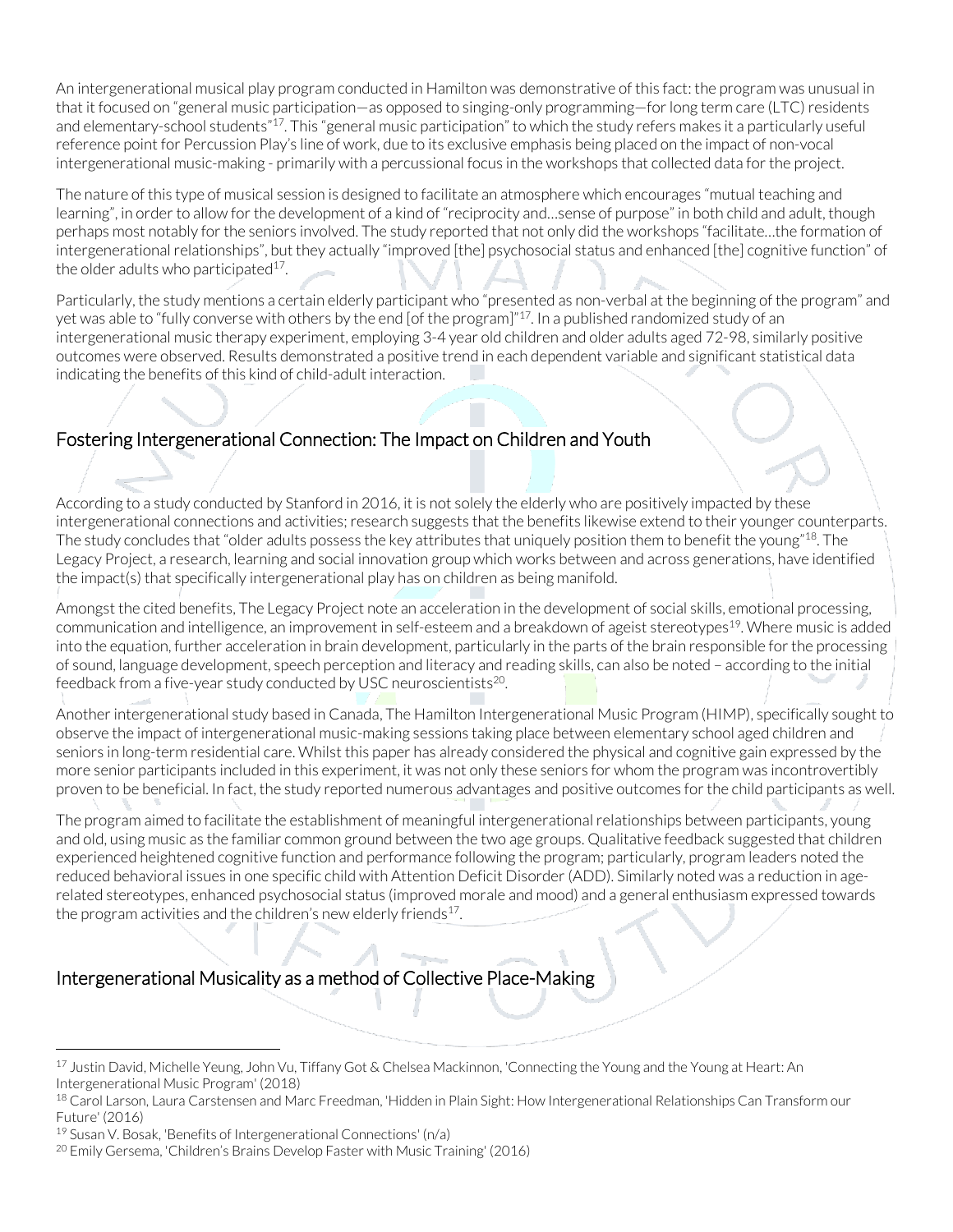Clearly, the evidence supporting the role of music itself, musical therapies and intergenerational connection on accelerating the cognitive function and improving and maintaining the psychological welfare in children, as well as simultaneously providing these (and numerous other) physical, emotional and cerebral benefits for older adults, is highly convincing. Research has consistently observed significant and positive trends which closely relate the two. Yet, studies are also beginning to emerge which record the benefits of musical intergenerational connection outside of the residential care home or schoolyard.

Such studies have begun to measure the impact of this sort of intergenerational social participation on the making of a healthy community. As was noted towards the beginning of the paper, part of the initial reason for the emergence of intergenerational play as a concept was rooted in the issue of communities becoming increasingly stratified and fragmented, as a result of changes in traditional family structures in recent years. Community, at its most attractive, is set to denote a group of people joined by shared interests and values, characterized by "boundedness, intimacy, connection, intergenerational stability, and lack of internal division"21.

In 2018, one study conducted in Japan and reported by Koji Matsunobu set out to engage with three examples of multigenerational musical experiments in community place-making. Critical place-based pedagogical theory suggests that place has a definitive pedagogical role in the development of the child's understanding of the world. Music educator Sandra L. Stauffer adopts such an understanding in her argument that the making of 'place' creates a conceptual framework for understanding how people experience music, and furthermore how meaning is constructed for them through musical participation<sup>22</sup>;<sup>10</sup>. Conjectures such as these provide the theoretical foundation for studies of intergenerational musical community place-making such as those reported on by Matsunobu.

In one instance, in a mid-sized town between Osaka and Nagoya in Japan, a center was created with an intention to encourage young people to play music by providing them with a space, fitted with music equipment, allowing them to engage creatively with musical play<sup>21</sup>. Soon, the success of the project became apparent. Not only were young people able to utilize the space creatively, but ex-musicians who had moved away from the town actually returned in order to engage with the facilities, and older generations likewise became involved in both playing music and watching live music sessions. Ultimately, the center became an increasingly multigenerational hub - positioned at the core of the town community - and came to serve as a place for "social inclusion, mutual recognition, self-actualization and intergenerational support through music-making"21, and a site for the "intergenerational exchange of musical identities" $^{21}$ .

This case-study is situated amongst a growing body of emerging research which is starting to relate intergenerational musicmaking with place-making and specifically with the creation of authentic community and breaking down of age-related stereotypes, all whilst simultaneously working to improve the cognitive function, emotional capacity and physical wellbeing of participants. [4](#page-4-0)

## The Power of Percussion Play

The outdoor musical instruments manufactured here at Percussion Play make the ideal addition to any schoolyard, residential care home, park or community center: any environment which hopes to foster the development of intergenerational musical play and thus improve the physical and psychological wellbeing of its community. Many of the instruments being pentatonically tuned, there is little to no reliance on musical skill - leaving children, adolescents, adults and senior citizens able to enter a nonhierarchical, nonexclusive creative environment that facilitates mutual learning and playing, regardless of age or ability. The proportion of our instruments which are wheelchair accessible further adds to this levelling out - allowing for people of all ages and physical abilities to engage on an even playing field with other members of their community. These outdoor musical instruments would function excellently within targeted intergenerational music therapy sessions or percussion workshop environments - such as those described in the studies cited, as well as serving an equally vital purpose by functioning as a centerpoint for more general intergenerational community building.

#### References

 Alfano, Chris. "Intergenerational Learning in a High School Environment." *International Journal of Community Music*, vol. 1, no. 2, 2008. pp. 253-266. [https://doi.org/10.1386/ijcm.1.2.253\\_1](https://doi.org/10.1386/ijcm.1.2.253_1)

<span id="page-4-0"></span><sup>21</sup> Jan Nespor, 'Education and Place: A Review Essay' (2008)

<sup>22</sup> Sandra L. Stauffer, 'Placing Curriculum in Music' (2009)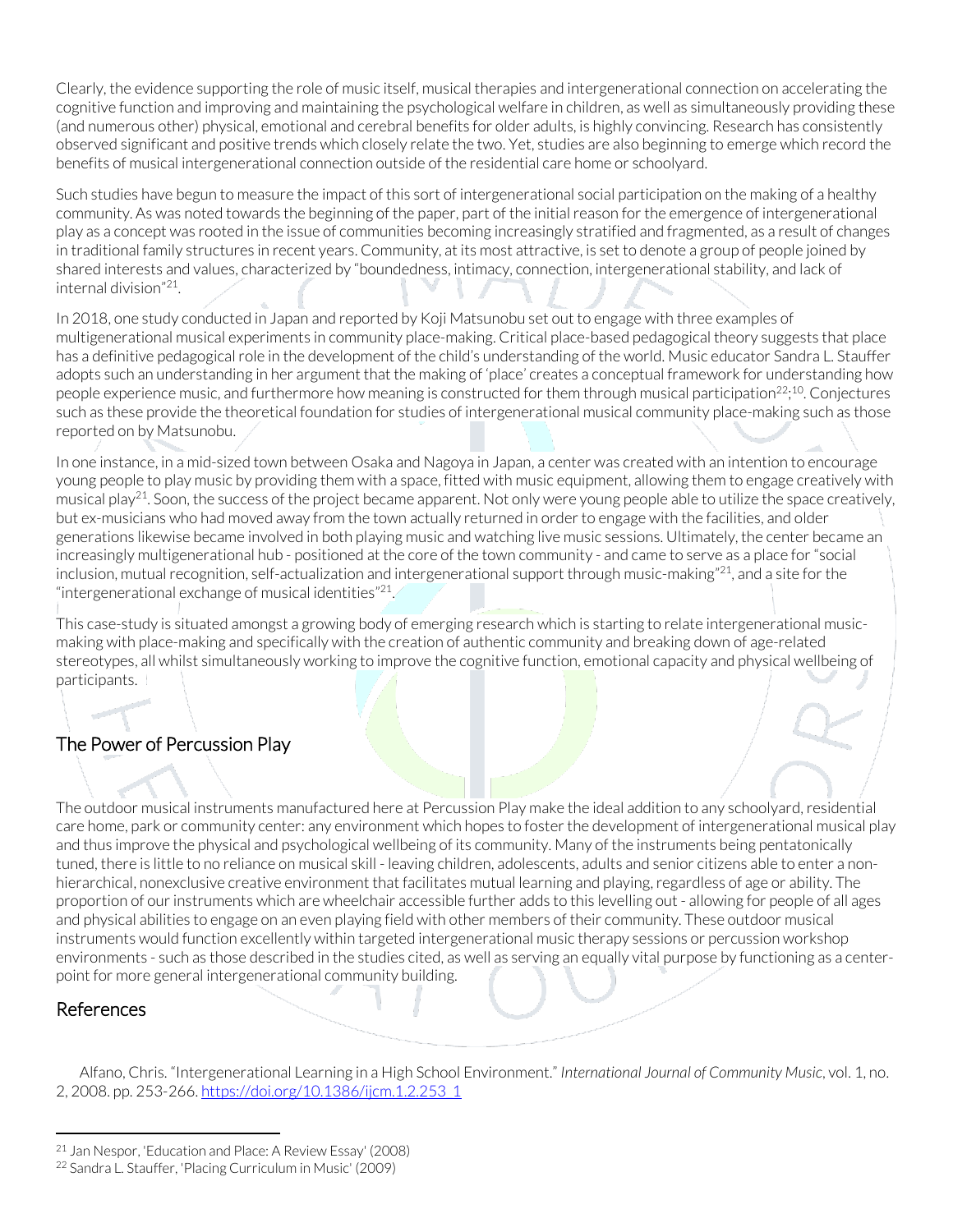Beynon, Carol & Chris Alfano. "Intergenerational Music Learning in Community and Schools." *Community Music Today*, edited by Kari K. Veblen et al., Rowman & Littlefield, 2013. pp. 121-132. <https://searchworks.stanford.edu/view/9934698>

 Blake, Holly et al. "How effective are physical activity interventions for alleviating depressive symptoms in older people? A systematic review." *Clin Rehabil*, vol. 23, no. 8, 2009. 73-87. <https://ncbi.nlm.nih.gov/books/NBK76708/>

 Bosak, Susan V. "Benefits of Intergenerational Connections." *The Legacy Project: Guides*, [https://legacyproject.org/guides/intergenbenefits.html.](https://legacyproject.org/guides/intergenbenefits.html) Accessed 12/02/20.

 Dahlberg, Lena & Kevin McKee. "Correlates of Social and Emotional Loneliness in Older People: Evidence from an English Community Study." *Aging & Mental Health*, vol. 18, no. 4, 2014. pp. 504-514. <https://doi.org/10.1080/13607863.2013.856863>

 Darrow, Alice-Ann and Melita Belgrave. "Students With Disabilities in Intergenerational Programs." *National Association for Music Education*, vol. 26, no. 2, 2013. pp. 27-29. <https://doi.org/10.1177%2F1048371312464637>

 David, Justin et al. "Connecting the Young and the Young at Heart: An Intergenerational Music Program." *Journal of Intergenerational Relationships*, vol. 16, no. 3, pp. 330-338. <https://doi.org/10.1080/15350770.2018.1477436>

 Detmer, Michael R. et al. "Intergenerational Music Therapy: Effects on Literacy, Physical Functioning, Self-Worth, and Interactions." Journal of Intergenerational Relationships, Oct 2019. pp. 1-21. <https://doi.10.1080/15350770.2019.1670318>

 Gersema, Emily. "Children's Brains Develop Faster with Music Training." *USC News*, 20 June 2016. <https://news.usc.edu/102681/childrens-brains-develop-faster-with-music-training/> Accessed 12/02/20.

 "inter-, prefix." *OED Online*, Oxford University Press, March 2020, <https://oed.com/view/Entry/97516> Accessed 27 Feb 2020.

 Keating, Norah et al. "Intergenerational Relationships: Experiences and Attitudes in the New Millennium." *Foresight: Future of an Ageing Population*, Government Office for Science, July 2015. pp. 4-

37. [https://assets.publishing.service.gov.uk/government/uploads/system/uploads/attachment\\_data/file/458697/gs-15-23](https://assets.publishing.service.gov.uk/government/uploads/system/uploads/attachment_data/file/458697/gs-15-23-future-ageing-intergenerational-relationships-er11.pdf) [future-ageing-intergenerational-relationships-er11.pdf](https://assets.publishing.service.gov.uk/government/uploads/system/uploads/attachment_data/file/458697/gs-15-23-future-ageing-intergenerational-relationships-er11.pdf)

 Larson, Carol et al. *Hidden in Plain Sight: How Intergenerational Relationships Can Transform our Future*. Stanford Center on Longevity, June 2016. [https://longevity.stanford.edu/wp-content/uploads/sites/24/2018/09/Intergenerational-relationships-](https://longevity.stanford.edu/wp-content/uploads/sites/24/2018/09/Intergenerational-relationships-SCL.pdf)[SCL.pdf](https://longevity.stanford.edu/wp-content/uploads/sites/24/2018/09/Intergenerational-relationships-SCL.pdf)-

 Matsunobu, Koji. "Music Making as Place Making: A Case Study of Community Music in Japan." *Music Education Research*, vol. 20, no. 4, 2018. pp. 490-501. <https://doi.org/10.1080/14613808.2018.1433147>

 Mitra, Dana L. "Strengthening Student Voice Initiatives in High Schools: An Examination of the Supports Needed for School-Based Youth-Adult Partnerships" *Youth & Society*, vol. 40, no. 3, 2009. pp. 311-335. <https://doi.10.1177/0044118X08316211>

 Murris, Karin and Joanna Haynes. "Intra-generational Education: Imagining a Post-Age Pedagogy." *Educational Philosophy and Theory*, vol. 49, no. 10, 2017. pp. 971-983. <https://doi.org/10.1080/00131857.2016.1255171>

 Nespor, Jan. "Education and Place: A Review Essay." *Educational Theory*, vol. 58, no. 4, 2008. pp. 475- 489. <https://doi.org/10.1111/j.1741-5446.2008.00301.x>

 Newman, Sally & Thomas B. Smith. "Developmental Theories as the Basis for Intergenerational Programs." *Intergenerational Programs: Past, Present, and Future*, Routledge, 1997. pp. 3-19. <https://trove.nla.gov.au/work/22725261>

Rodda, Joanne et al. "Depression in Older Adults." *BMJ*, vol. 343, July 2011. <https://doi.org/10.1136/bmj.d5219>

 Stauffer, Sandra L. "Placing Curriculum in Music." *Music Education for Changing Times: Guiding Visions for Practice*, Springer, 2009. pp. 175-186. [https://doi.org/10.1007/978-90-481-2700-9\\_14](https://doi.org/10.1007/978-90-481-2700-9_14)

 Whitaker, Julia and Alison Tonkin. "Playing Together: The Art and Science of Relationships". *Play and Playfulness for Public Health and Wellbeing*, edited by Julia Whitaker and Alison Tonkin, Routledge, 2019. <https://doi.org/10.4324/9781351010450>

 Yang, Alan, Ellen Li & Megan Zhao. "Harvard Crooners: Building Intergenerational Relationships Through Participatory Music Making." *Journal of Intergenerational Relationships*, vol. 15, no. 4, 2017. pp. 419- 422. <https://doi.org/10.1080/15350770.2017.1368359>